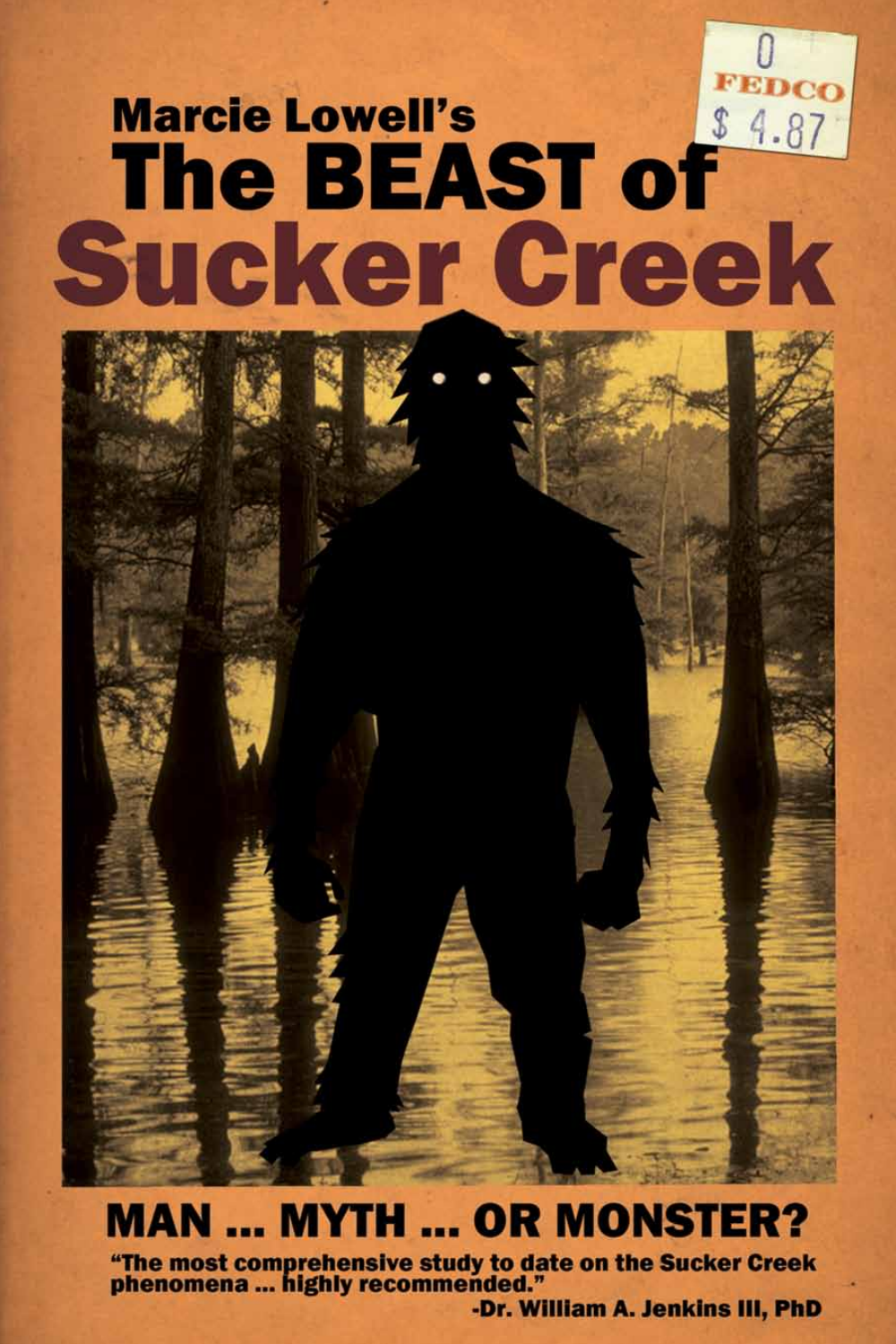

### BOILERPLATE

This Playset is an accessory for the *Fiasco* role-playing game by Bully Pulpit Games.

This Playset is copyright 2013 by Jason Morningstar. *Fiasco* is copyright 2009 by Jason Morningstar. All rights are reserved.

For more information about *Fiasco* or to download other Playsets and materials, visit [www.bullypulpitgames.com](http://www.bullypulpitgames.com).

If you'd like to create your own Playset or other *Fiasco*-related content, we'd like to help. Write us at [info@bullypulpitgames.com.](mailto:info%40bullypulpitgames.com?subject=)



"When you play, play *hard*." - Theodore Roosevelt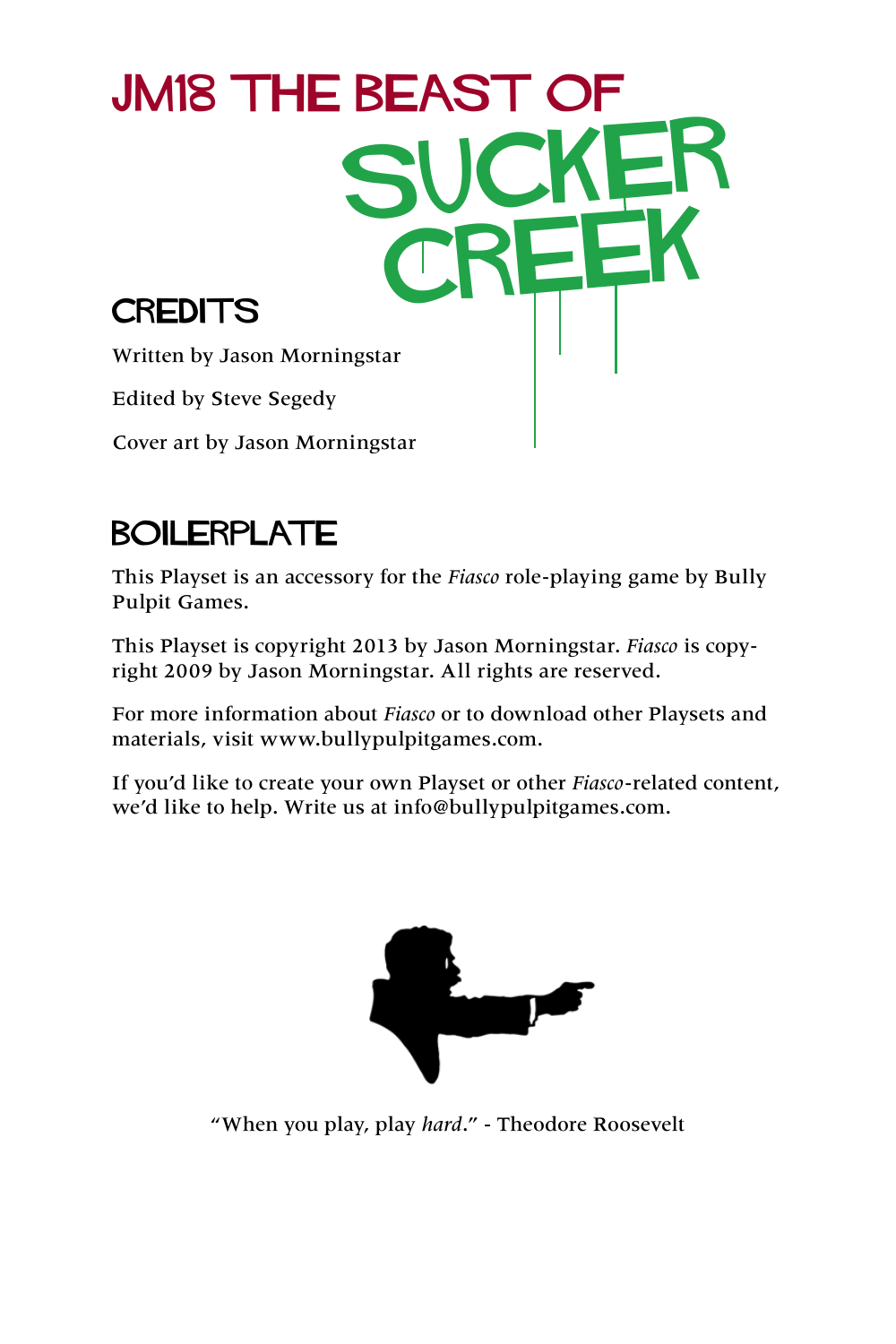### THE SCORE

### THE BEAST LIVES ON

Sightings of a hairy, man-like creature in and around Sucker Creek go back hundreds of years—the legends of the Rayado people tell of *Ni-teshi-ih*; "The Strong One" who lived in the dark swamps of the Sucker Creek basin.

Since white settlement of the region, reports of blood-chilling cries in the night and occasional sightings of the Beast have been a fixture of local gossip. Is it a madman? A crazed bear? Something strange and wholly new to science? No one knows, but those who have crossed paths with it are convinced of one thing—the Beast of Sucker Creek is real, and you don't want to make it angry.

### SPECIAL RULE

The Beast of Sucker Creek may be real or not, but by the end of the game *no conclusive proof of its existence can remain.* If it is real and photos are taken they must be lost or erased (if it is fake they are obvious hoaxes). If the carcass is paraded down Main Street it must later be devoured by wild dogs. If somebody has its baby…

OK, that's fine, actually.

### TRAINWRECK MODE

This playset shares certain elements with *Flyover* and *News Channel Six* and they would be wonderful multi-Fiasco companions. *Flyover-Beast-News Channel Six* sounds very tasty, give it a try!

### MOVIE NIGHT

*Legend of Boggy Creek, Sasquatch Odyssey, The Mysterious Monsters, Bigfoot and Wildboy, In Search of: Bigfoot, Creature From Black Lake*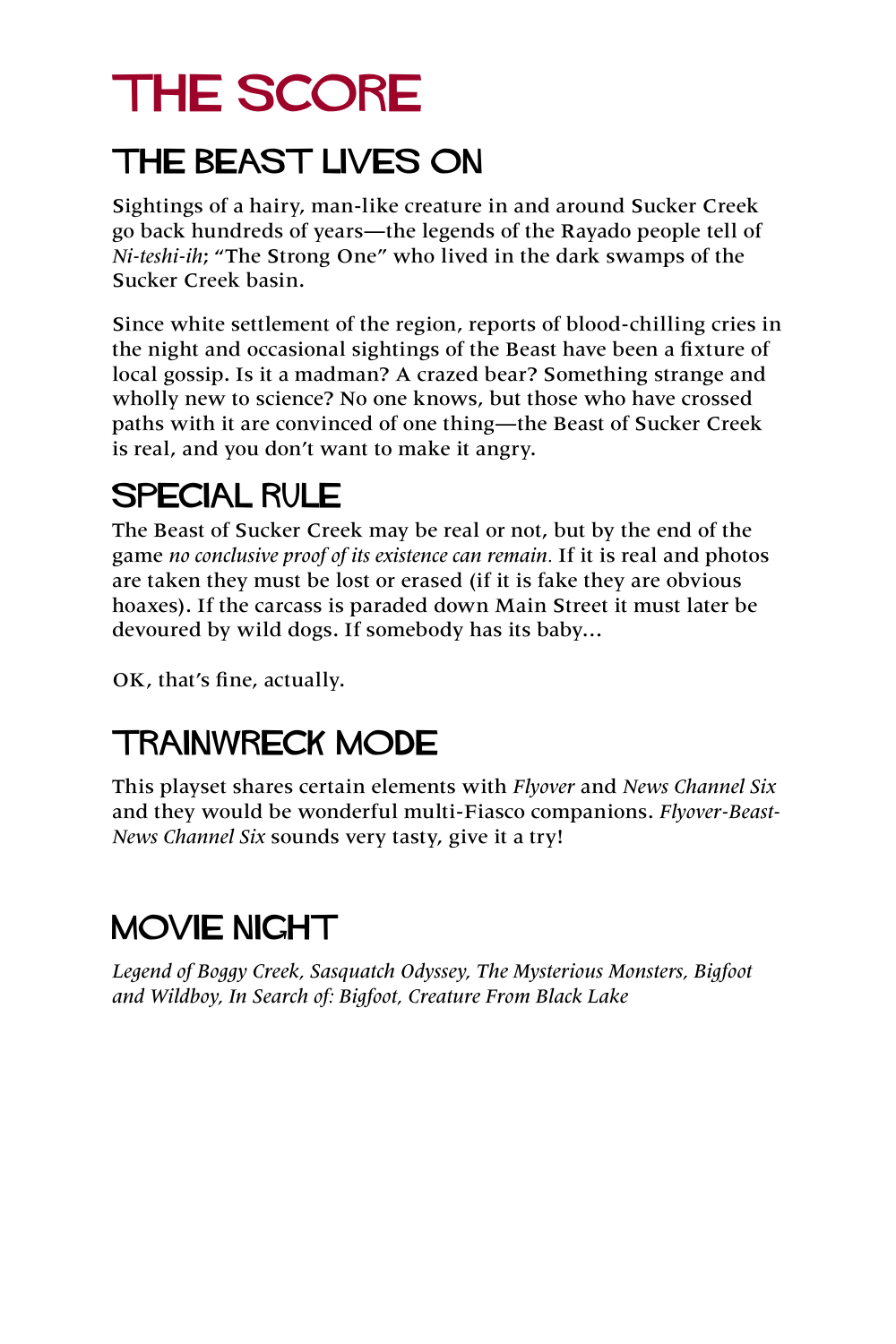# relationships...

### 1 TOWN FRIENDS

- $\lceil \cdot \rceil$  Fellow black sheep at church
- $\Gamma$  Law and outlaw
- $\ddot{\cdot}$  Developer and surveyor, Starfield Acres II
- **1**: Lawyer and butcher
- $\mathbb{E}$  Former members of a prison gang
- **11 Owner and scooper, Lowell's Ice Cream Shoppe**

### 2 SWAMP FRIENDS

- $\lceil \cdot \rceil$  Hog farmer and cattle rancher
- $\Gamma$  "Neighbors"
- $\Gamma$  Crazy one and sympathetic one
- $\boxed{\therefore}$  Pot grower and part-time help
- $\mathbb{E}$  Grew up hunting and fishing the bottomlands
- **1** UFO investigators

### 3 MONSTER HUNTERS

- $\lceil \cdot \rceil$  Fancy equipment and huge debts
- $\Gamma$  When not huffing butane
- $\cdot$  As a convenient cover story

4 Author of *Skunk Apes: Fact or Fiction?* and author of *Incident at Sucker Creek*

- $\mathbb{E}$  Earnest scientist and local guide
- **FEE** Television's Rico "The Manhunter" Sanchez and local fan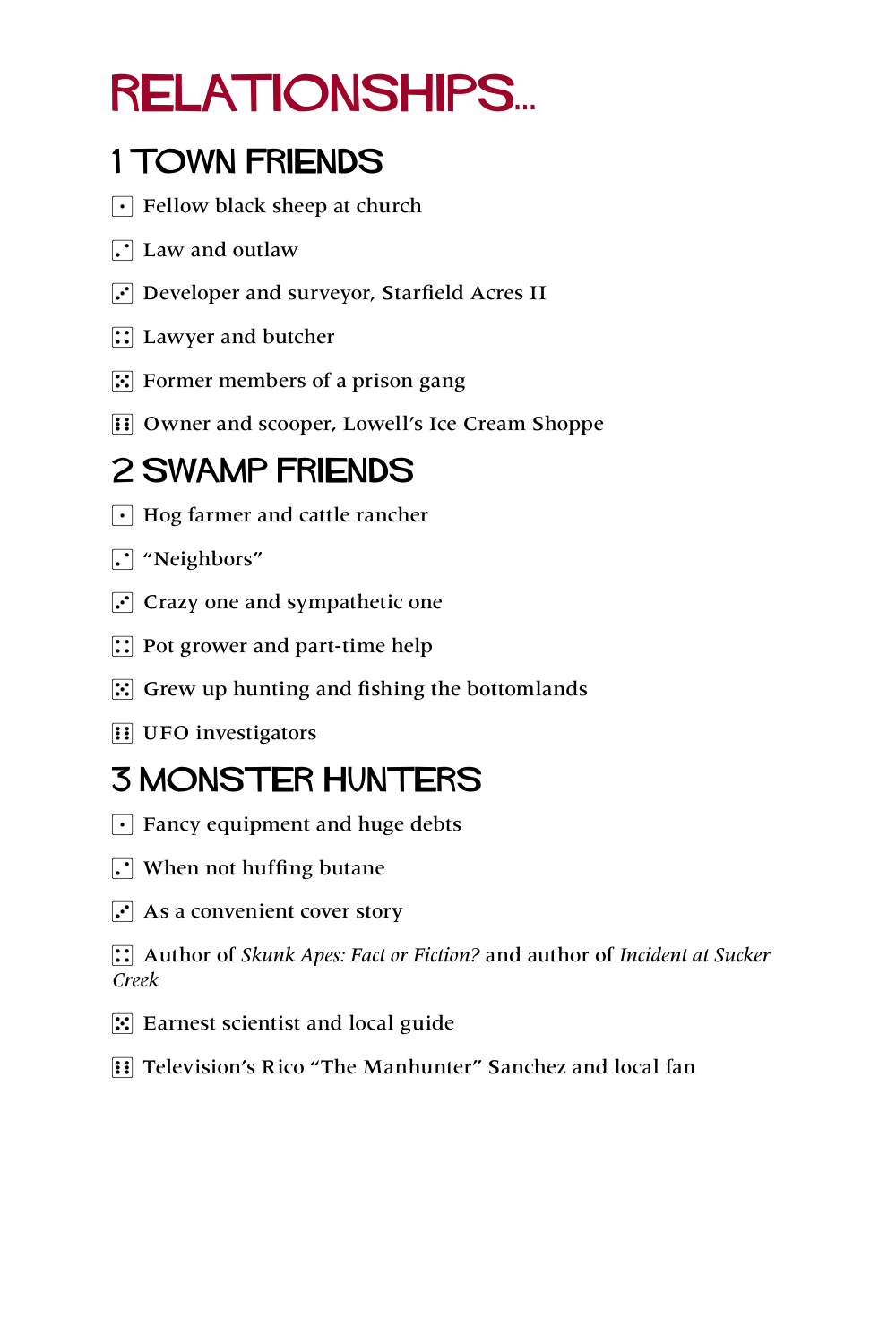### 4 TROUBLEMAKERS

 $\lceil \cdot \rceil$  "You bring the rifles, I'll bring the beer"

#### **7** Hoaxers

- $\Gamma$  Escaped convict and accessory
- **::** Greenhorn swamp campers
- $\mathbb{E}$  Rival eyewitnesses
- $\Xi$  Weekend paramilitary nutjobs

#### 5 FAMILY

- $\lceil \cdot \rceil$  Parent and child
- $\Gamma$  Siblings
- $\Gamma$  Distant relatives, believe it or not
- $\boxed{\therefore}$  Grandparent and grandchild
- 5 "Swamp kin"
- **1** In-laws, apparently

#### 6 ROMANCE

- $\lceil \cdot \rceil$  When convenient
- $\Gamma$  Married
- $\overline{S}$  "Swamp married"
- $\boxed{\therefore}$  Dogged pursuer and delighted object of affection
- 5 Co-authors of *Taken by the Beast*
- $\boxed{ii}$  The restraining order says no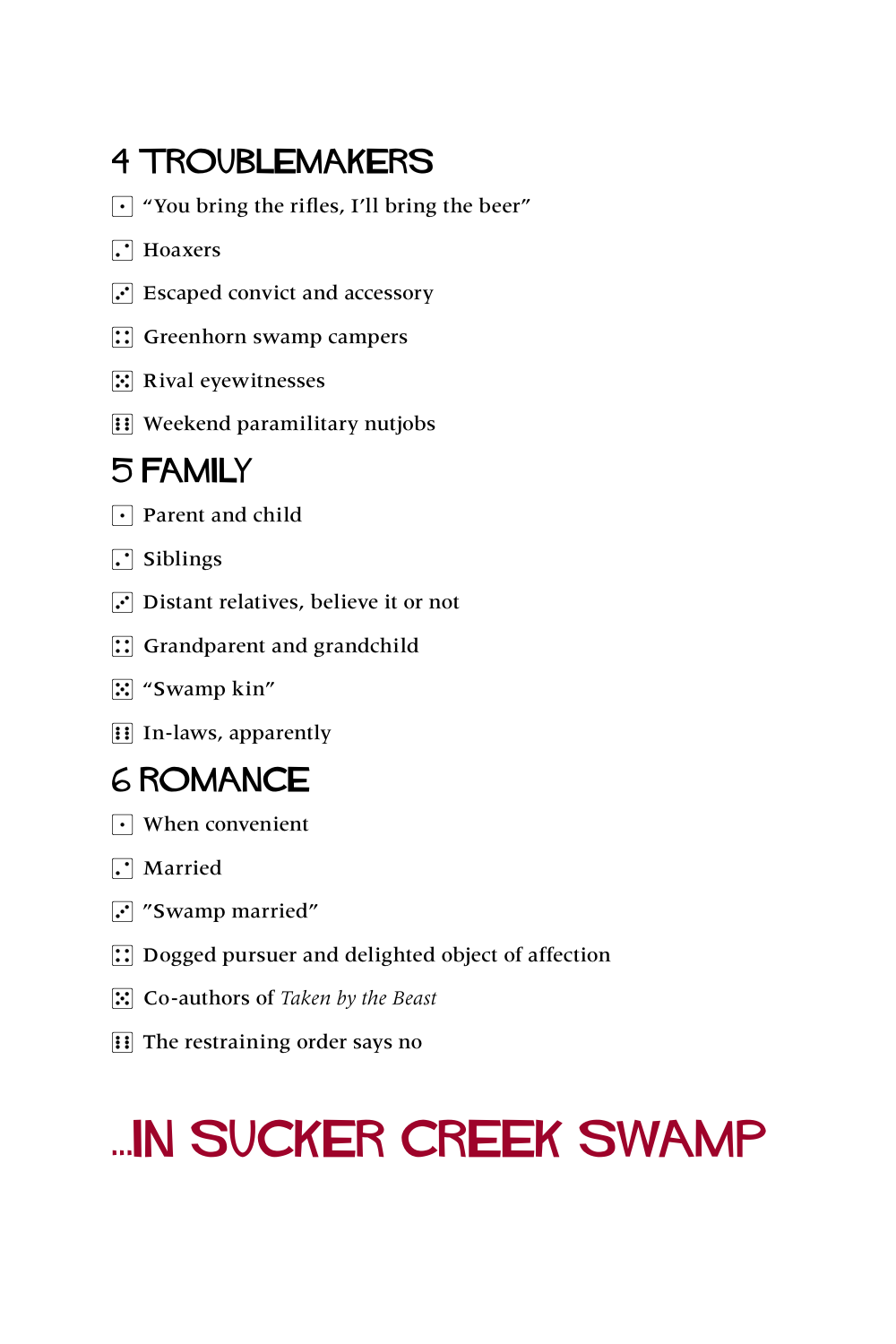### NEEDS...

### 1 TO WRECK

- $\lceil \cdot \rceil$  ...somebody's reputation; possibly your own
- 2 …Sucker Creek, by draining it to build Starfield Acres II
- $\left[\cdot\right]$  ...your truck, muddin'
- 4 …yourself, with vodka and pills, permanently and irrevocably
- 5 …somebody's chances
- **11** ... a bulldozer or two, to save the animals

### 2 TO ENJOY

- $\lceil \cdot \rceil$  ... finishing the research at last
- $\Gamma$  ...some quiet time after the accident
- $\mathbf{3}$  ...a gorilla suit
- $\mathbb{G}$  ... getting baked in your swamp hut
- $\mathbb{E}$  ...the revenge you so richly deserve
- **11** ...showing off your incontrovertible proof

### 3 TO PROFIT

- $\lceil \cdot \rceil$  ... from misguided Beast hunters
- $\Gamma$  ... from a little recreational poaching
- $\overline{3}$  ... from a secret map
- $\boxed{::}$  ... from selling 400 bales of marijuana
- **F.** ... from the monster evidence you've found
- **11** ...from selling bogus residential plots in Starfield Acres II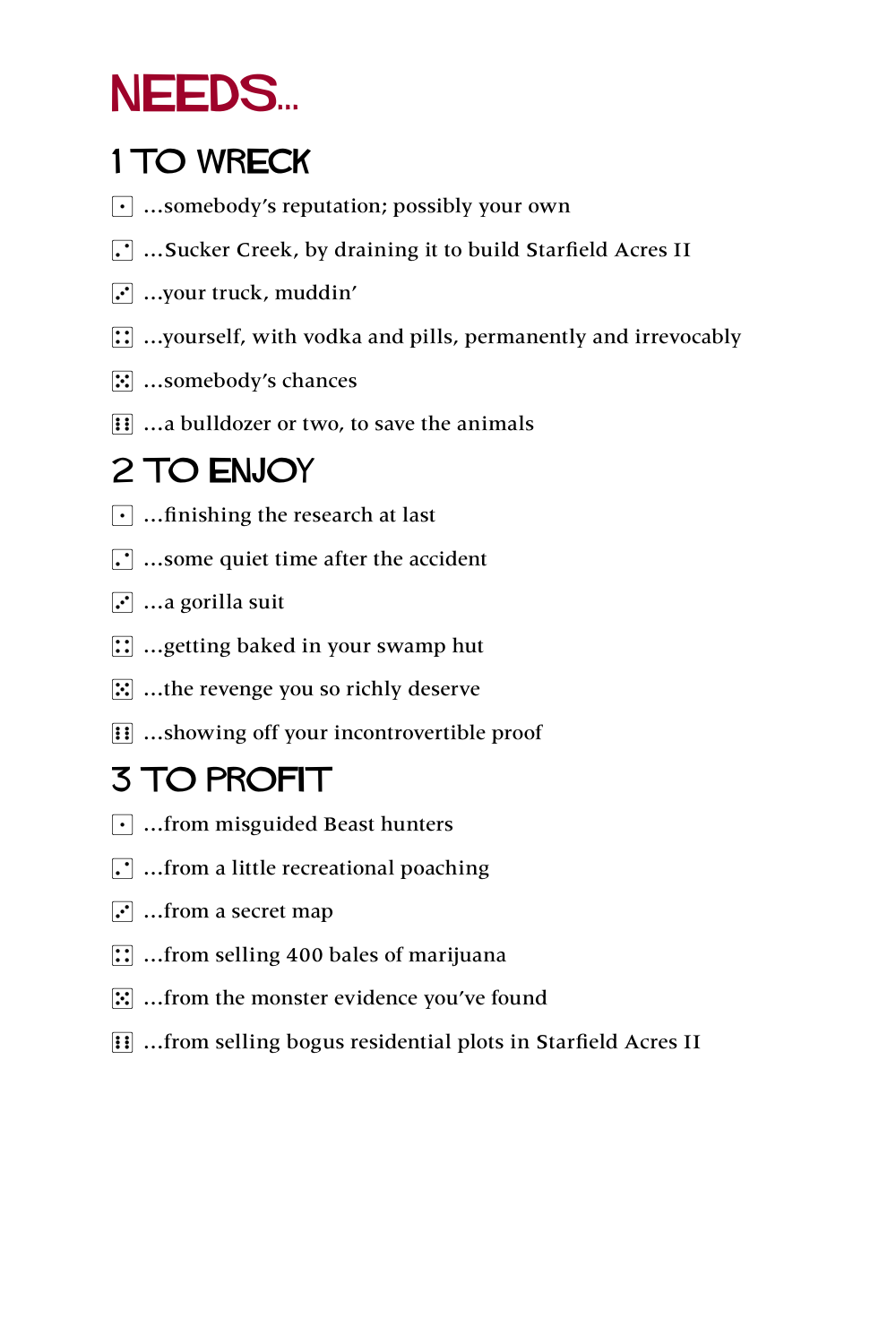### 4 TO PROVE

- 1 …Dave Knudsen doesn't own his land
- $\Gamma$  ...the Beast is a stupid hoax
- 3 …you can *too* take care of a family
- $\boxed{\therefore}$  …your love, the only way you know how
- 5 …Marcie Lowell plagiarized *The Beast of Sucker Creek*
- $\mathbf{F}$  ... you aren't crazy

### 5 TO CONTACT

- $\lceil \cdot \rceil$  …the Beast
- $\cdot$  ...the global conspiracy hiding the truth about the Beast
- 3 …television's Rico "The Manhunter" Sanchez
- $\mathbb{G}$  ...whoever is behind the massive dope grow
- **E** …the hoaxers
- 6 …Spirits of the *Ni-teshi-ih*

### 6 TO EXPLORE

- $\lceil \cdot \rceil$  ... Marcie Lowell, if you know what I mean
- $\Gamma$  ...the deepest corner of the Sucker Creek basin
- $\ddot{\cdot}$  ... legal ways to block the Starfield Acres II project
- $\therefore$  ...the creepy old cabin on the island in the swamp
- $\mathbb{E}$  ...the depths of your own amoral greed
- **1** …forbidden sexual feelings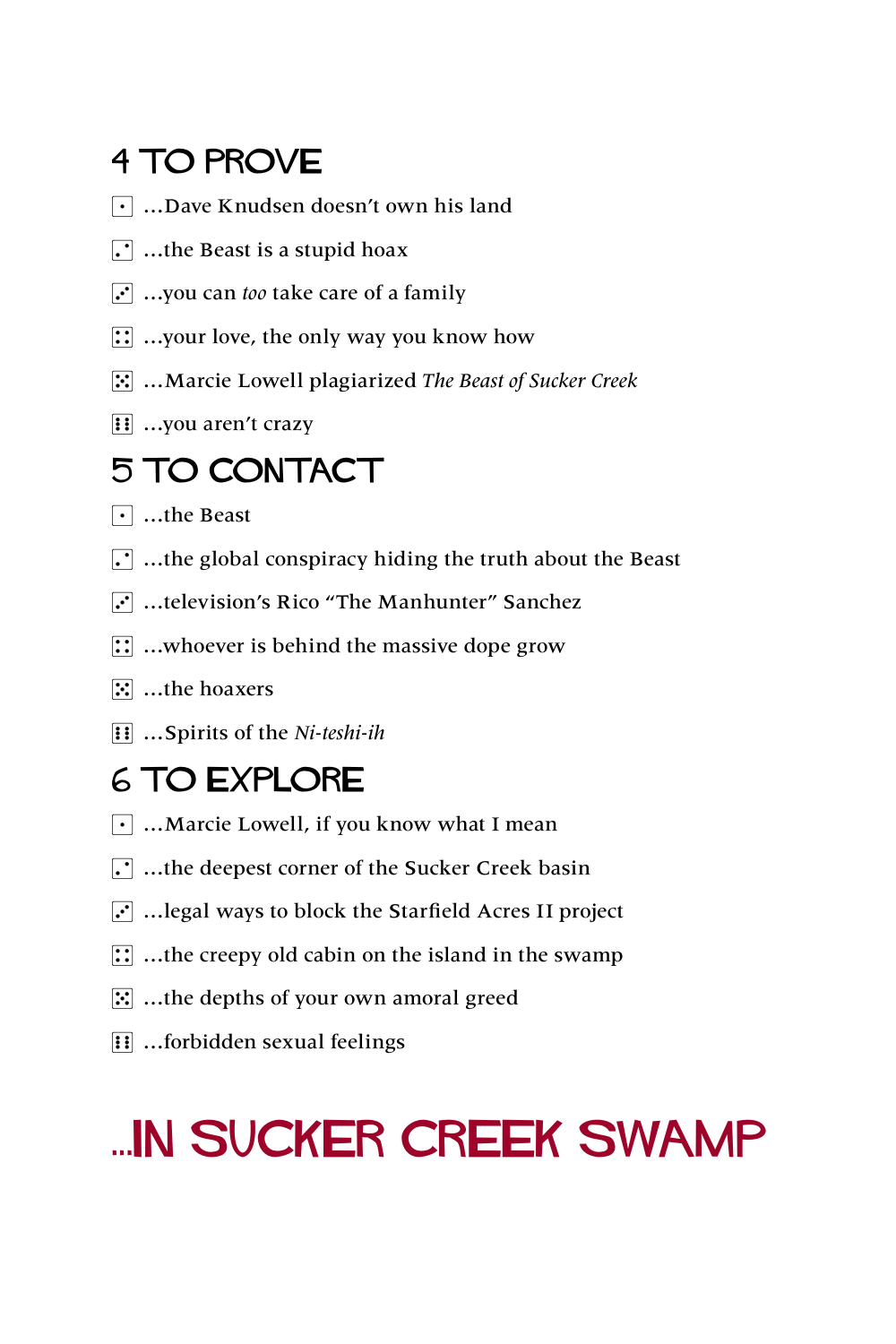### LOCATIONS...

### 1 WEST SIDE OF SUCKER CREEK

- 1 Shab's Bar on West Branch
- $\Gamma$  Starfield Acres II building site
- $\Gamma$  Failed farm and abandoned homestead
- $\boxed{\therefore}$  Swimming hole
- $\mathbb{E}$  Lowell family cattle pasture
- $\boxed{\vdots}$  Illegal dump pit

### 2 AROUND TOWN

- $\lceil \cdot \rceil$  Semi truck parked behind the Community Health Clinic
- $\Gamma$  Clipper Bank and Trust
- $\overline{S}$  Coffee and pie with a "witness" at the Windmill Diner
- $\left| \right|$ : Council chamber in City Hall, set up for a press conference
- $\mathbb{E}$  Untouched Cold War bunker beneath the tire shop
- **1** Glove box of a rental car

### 3 EAST SIDE OF SUCKER CREEK

- $\lceil \cdot \rceil$  Equipment staging area off Jaguar Road
- $\Gamma$  Patch of burning, lightning-struck swamp
- $\vec{r}$  A dry island in the tea-colored water
- $\mathbb{R}$  Booby trapped dope farm
- $\mathbb{E}$  Hollow tree full of bees
- 6 Mysterious circular dead spot, "The Beast's Tramping Ground"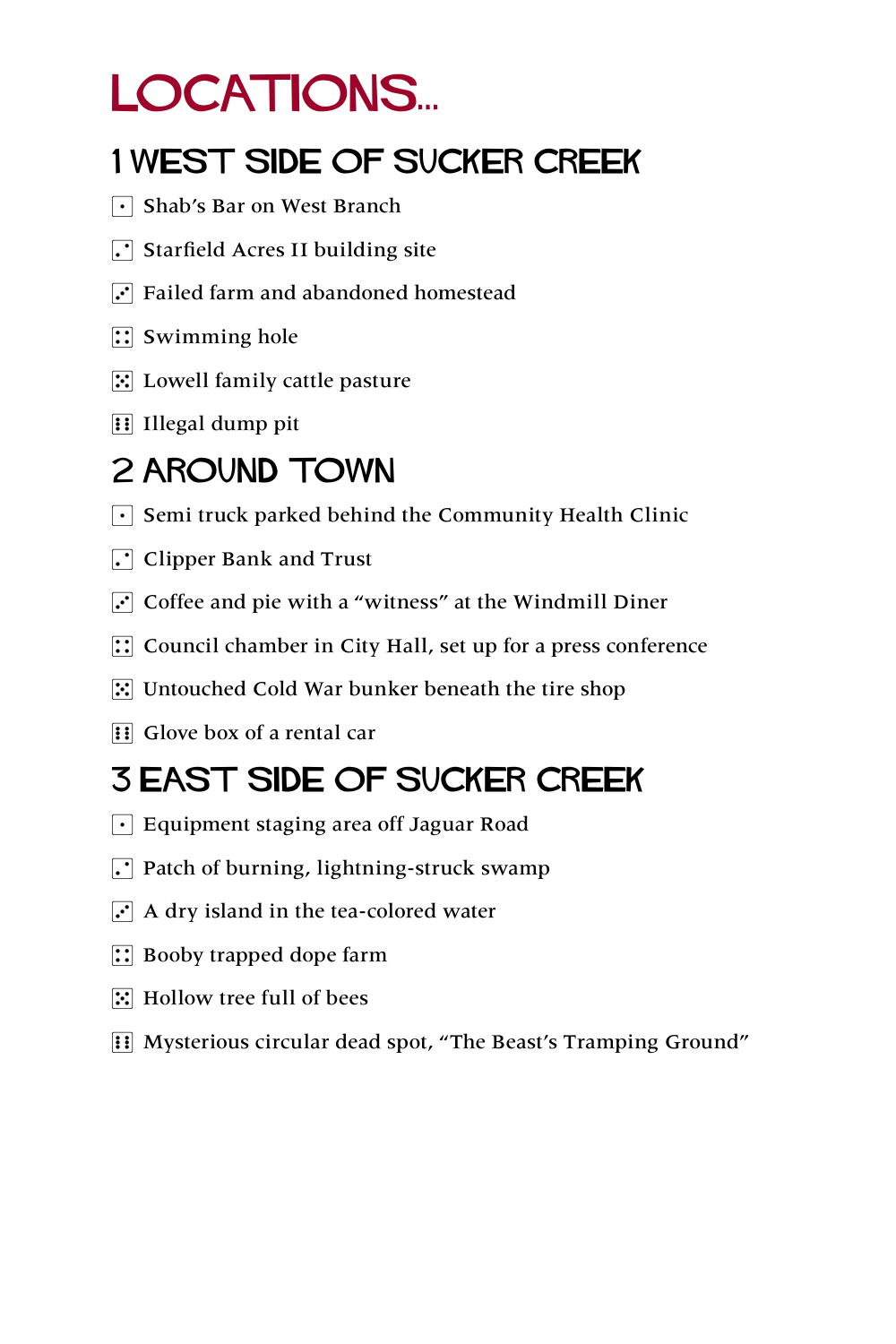### 4 THE SPAWNING CHANNEL

- $\lceil \cdot \rceil$  Rabid raccoon's den
- **Dave Knudsen's shack**
- $\ddot{\cdot}$  Sewage treatment plant with a torn up fence
- $\left| \right\rangle$ : Shallow grave in a neglected sunflower field
- 5 News Channel Six Action Van
- **1** Drainage ditch "party cave"

#### 5 WAY BACK DEEP

- $\lceil \cdot \rceil$  Beaver dam full of beavers
- $\Gamma$  Bramble patch with a hidden tunnel through it
- $\Gamma$  The Beast's stinking lair
- **1**: Concealed suck-hole
- $\mathbb{E}$  Hunter's blind, way up a tree
- **1** In a sinking canoe

#### 6 THE BIG CITY

- $\lceil \cdot \rceil$  Mystical Tymes book store
- **7** Studios of News Channel Six
- 3 Law offices of Dumfries, Kinkade, and Prantz PA
- **1.** University Biological Sciences laboratory
- **1.** Costume Towne
- **11** Crappy trailer with 20 cars parked in the yard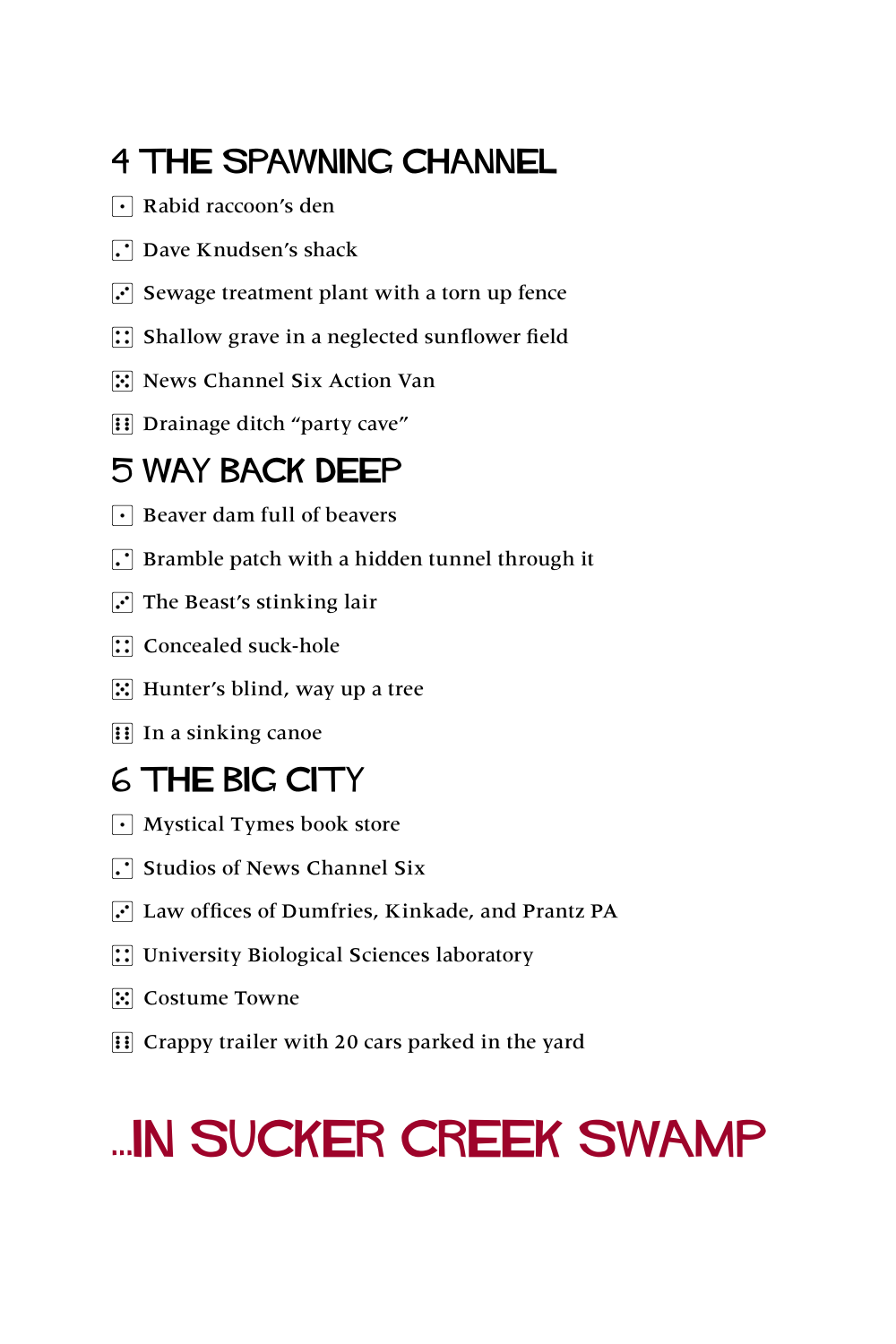### OBJECTS...

### 1 Suspicious

- $\lceil \cdot \rceil$  Gigantic tracks leading into the woods
- $\Gamma$  Tripwires at ankle height
- $\overline{S}$  Pink shotgun
- $\boxed{\therefore}$  Flatboat full of "gardening supplies"
- $\mathbb{E}$  Gorilla suit, slightly used
- **EXECUTE:** Blood-curdling howls echoing through the night

### 2 EXPENSIVE

- Winger, world champion Bluetick Coonhound
- $\Gamma$  Cessna 206 airplane, by the hour
- $\cdot$  TV equipment packed into an airboat
- $\therefore$  Diamond necklace worth more than a car
- **E** Caterpillar 319D Excavator
- **11** Catered lunch for 100 distinguished guests

### 3 DEPRESSING

- $\lceil \cdot \rceil$  Very small coffin
- $\Gamma$  Group photo from the 2006 Bigfoot Jamboree
- $\vec{v}$  Pile of overdue bills and collections notices
- $\boxed{\therefore}$  Love letter sealed in a Zip-Loc freezer bag
- $\boxed{3}$  Jar of "Authentic Indian Hawthorn Cancer Cure"
- **11** Wedding ring snagged on a fishing hook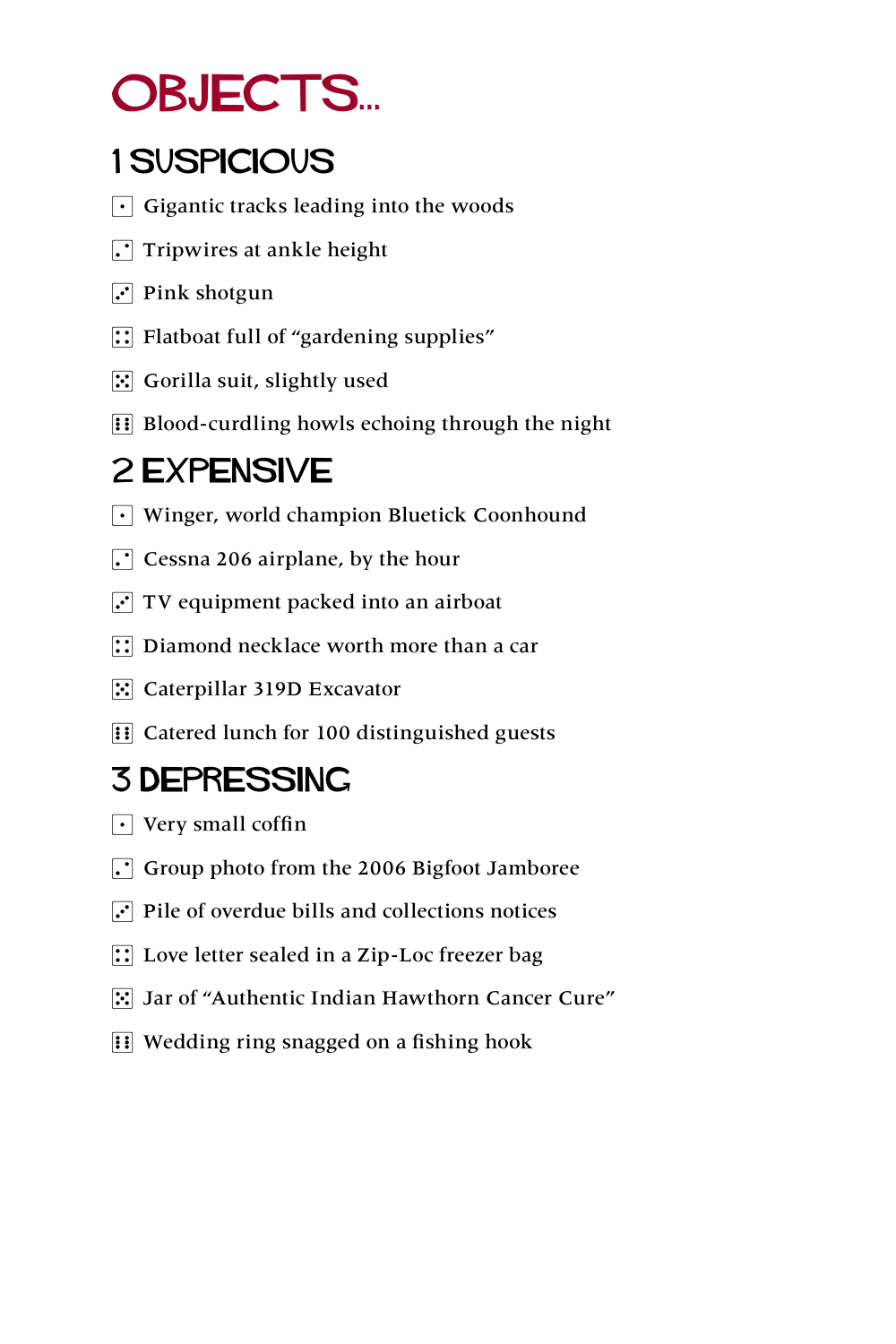### 4 MONSTER HUNTING

- $\lceil \cdot \rceil$  Tranquilizer dart rifle
- $\Gamma$  Handmade orangutan call
- $\overline{3}$  Photos from a camera trap
- $\boxed{\therefore}$  SCUBA gear and a speargun
- $\mathbb{E}$  Rotting meat and fox urine in a cooler
- **11 Green 1965 Chevrolet custom van**

#### 5 SWAMPY

- $\lceil \cdot \rceil$  Trap line for catching medium-sized animals
- $\Gamma$  Dead guy
- $\overline{S}$  Ghost lights deeper in
- $\left| \right|$  Water moccasin
- **5.** Tricked out Gator XUV 825 off-road vehicle
- **Fi** Airtight military case floating in an eddy

### 6 CHUMP HUNTING

- $\lceil \cdot \rceil$  Plaster cast of a Beast foot
- 2 Dog-eared, annotated copy of *Incident at Sucker Creek*
- $\overline{3}$  Business card reading "SWAMP EXPERT"
- $\mathbb{R}$  Grainy but haunting photograph
- 5 Dave Knudsen, hapless local guide
- **Fill Fancy, hotted-up paintball gun**